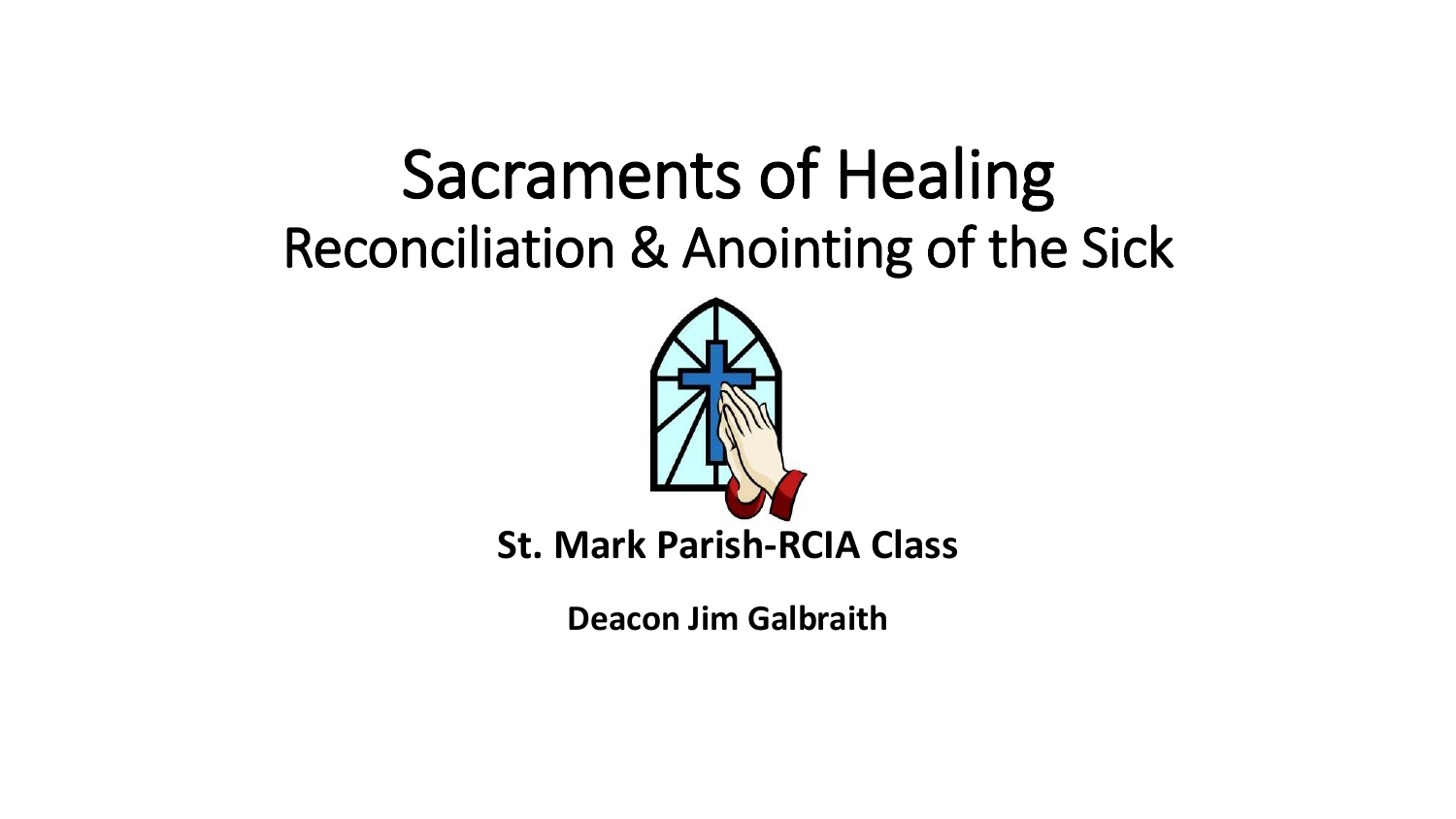#### *Since Adam and Eve, Man is prone to sin.*

- God's supernatural life in our souls can be destroyed by sin.
- Yet, God is full of mercy
- By this sacrament, Jesus gives us hope in our search for holiness.
- By forgiving our sins, He restores us to our intimacy with our Heavenly Father.

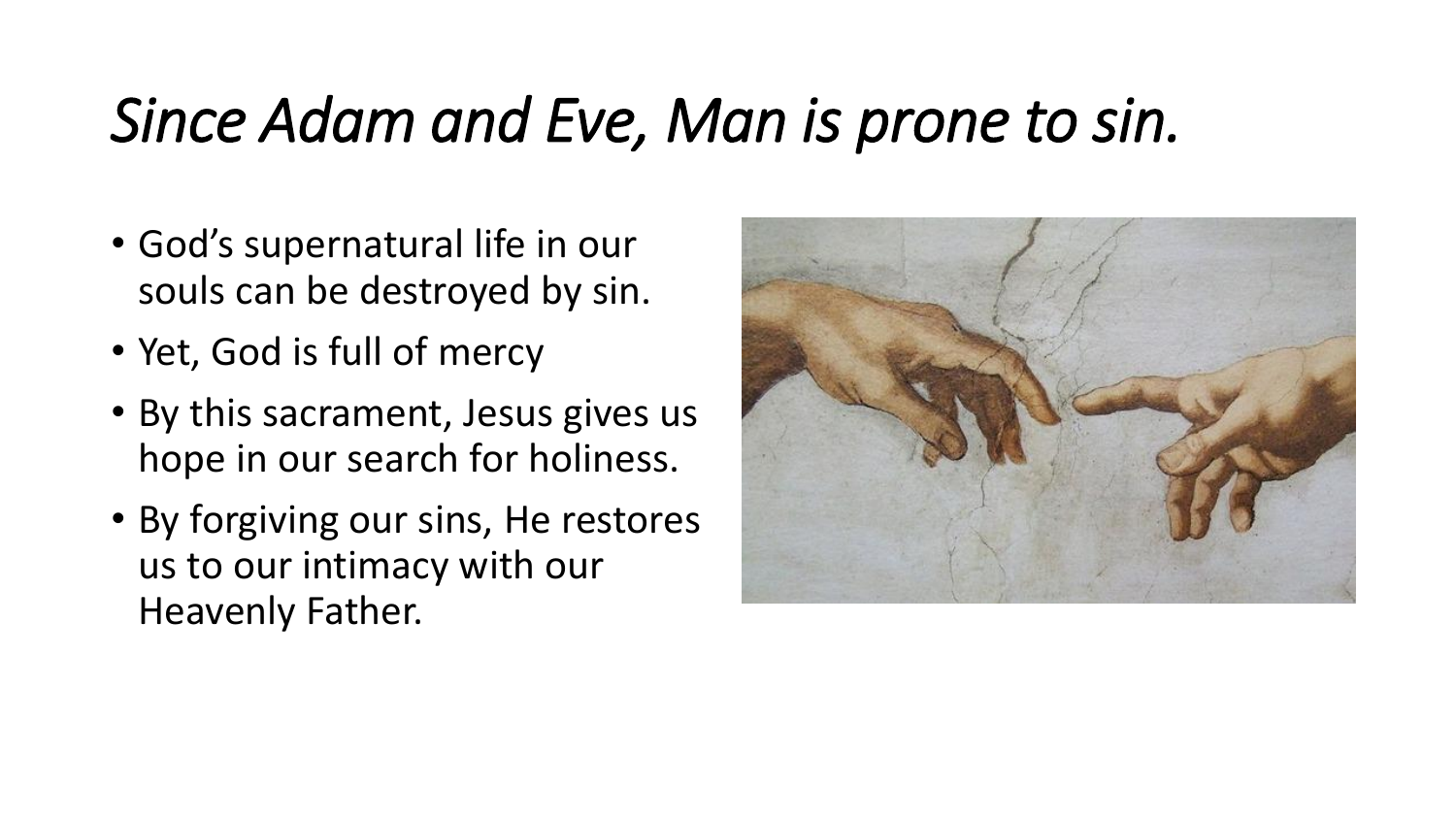#### *God's Forgiveness is Always Present*

- God's mercy is cited in the Old Testament (Lam 3: 22-23)
- Father sends the Son to redeem us and restore us to the Father.
- The mercy of the Father is culminated in His Son, Jesus.
- Jesus tells us of the Father's mercy & forgives executioners.
- Jesus empowers apostles to forgive sins.

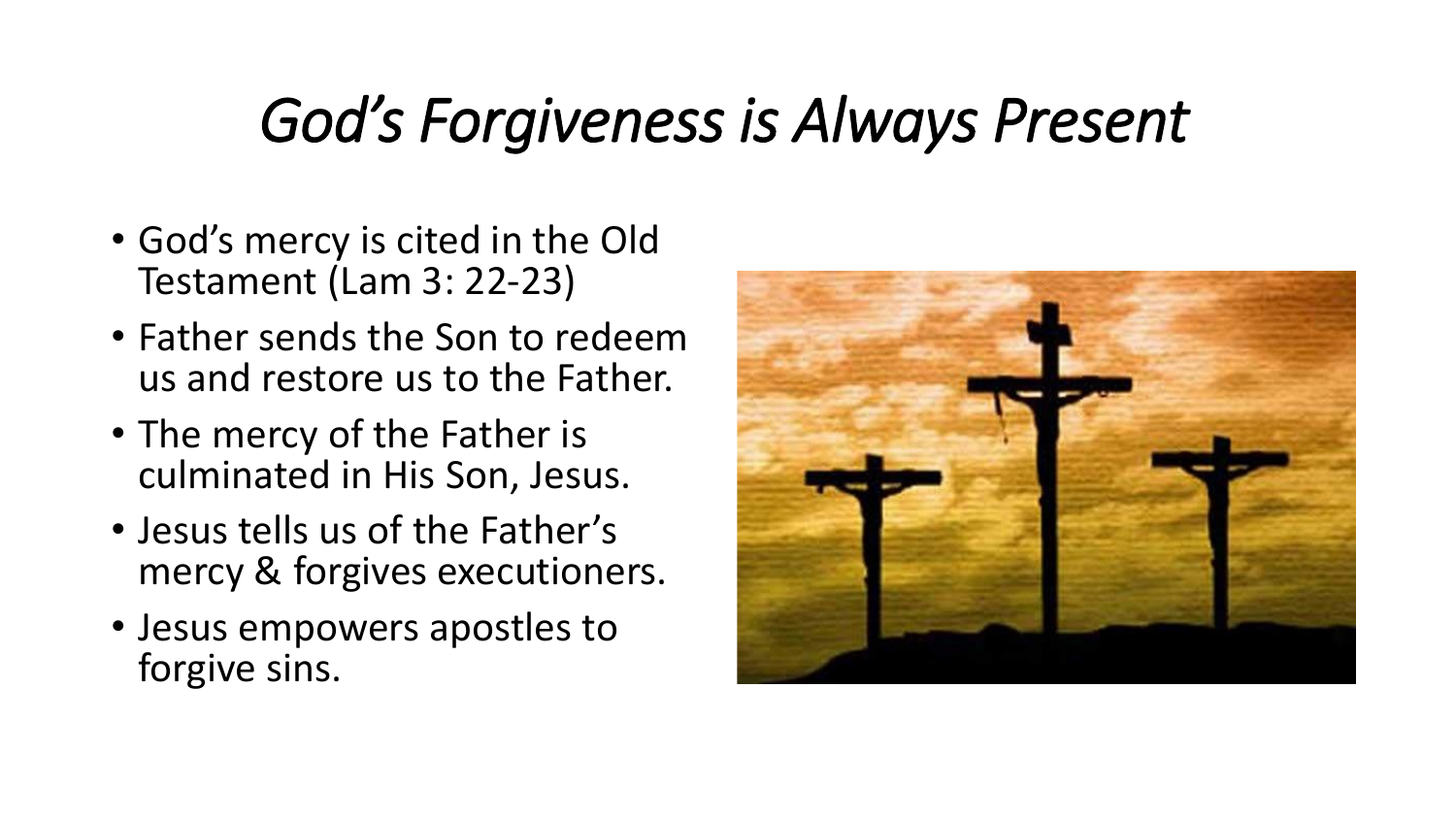#### *Repeatable Sacrament of Healing*

- *Form* of reconciliation is the priest's prayer of absolution.
- *Matter* is the audible confession with intention to reform
- Sacramental absolution is conferred by a priest or bishop.
- Priest acts in *persona Christi* so it is Christ who forgives thru priest
- Penitent's confession is confidential, seal is absolute.

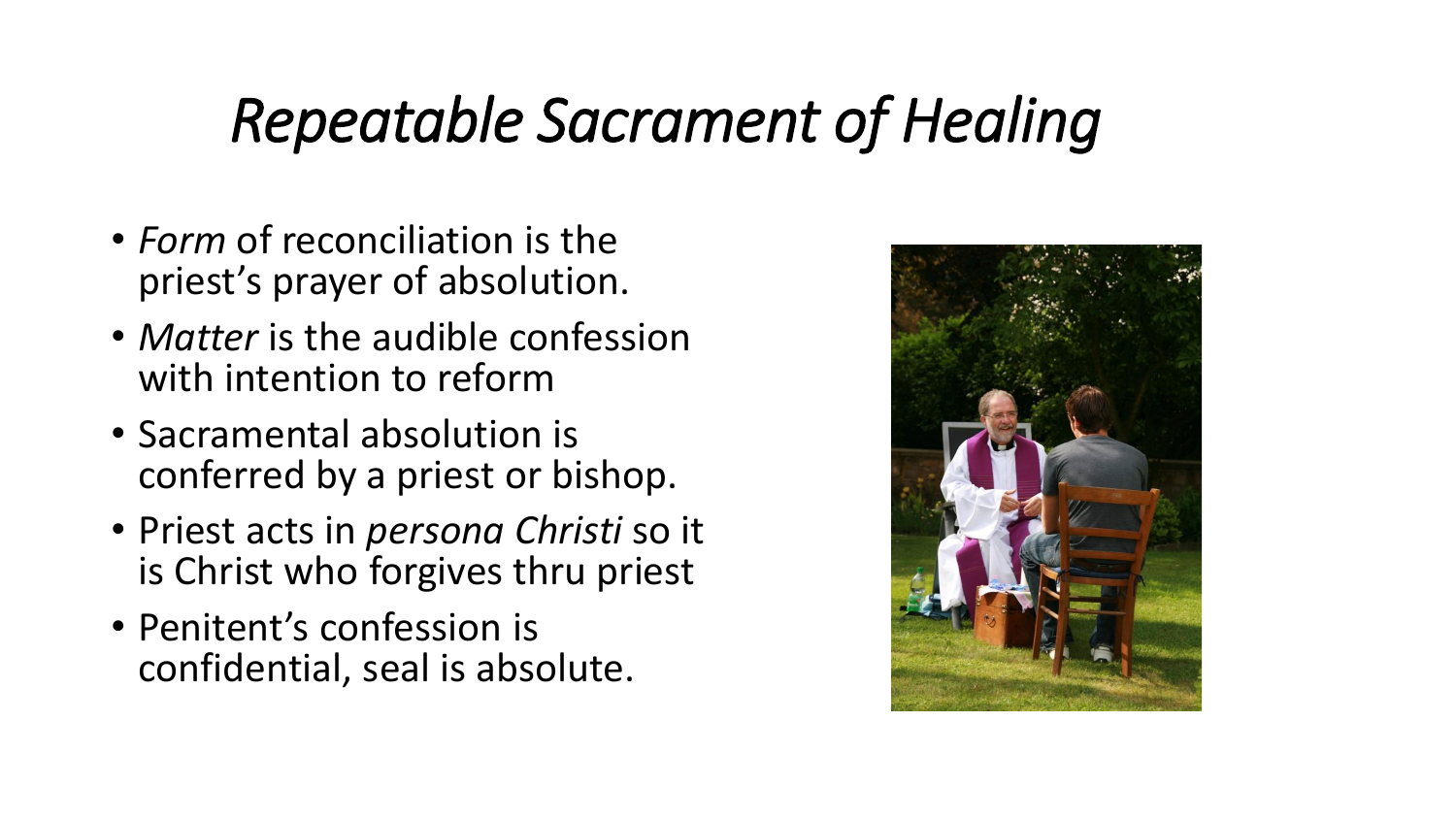#### *Elements by Penitent and the Priest*

- Penitent examines conscience diligently: serious sins confessed
- Penitent's contrition may be imperfect. Should be perfect.
- Penitent's firm purpose is reconciliation…not to sin again.
- Confess all mortal sins for growth in holiness
- *Examination of Conscience*
- Absolution by priest...F, S, HS
- Satisfaction: penance by priest.



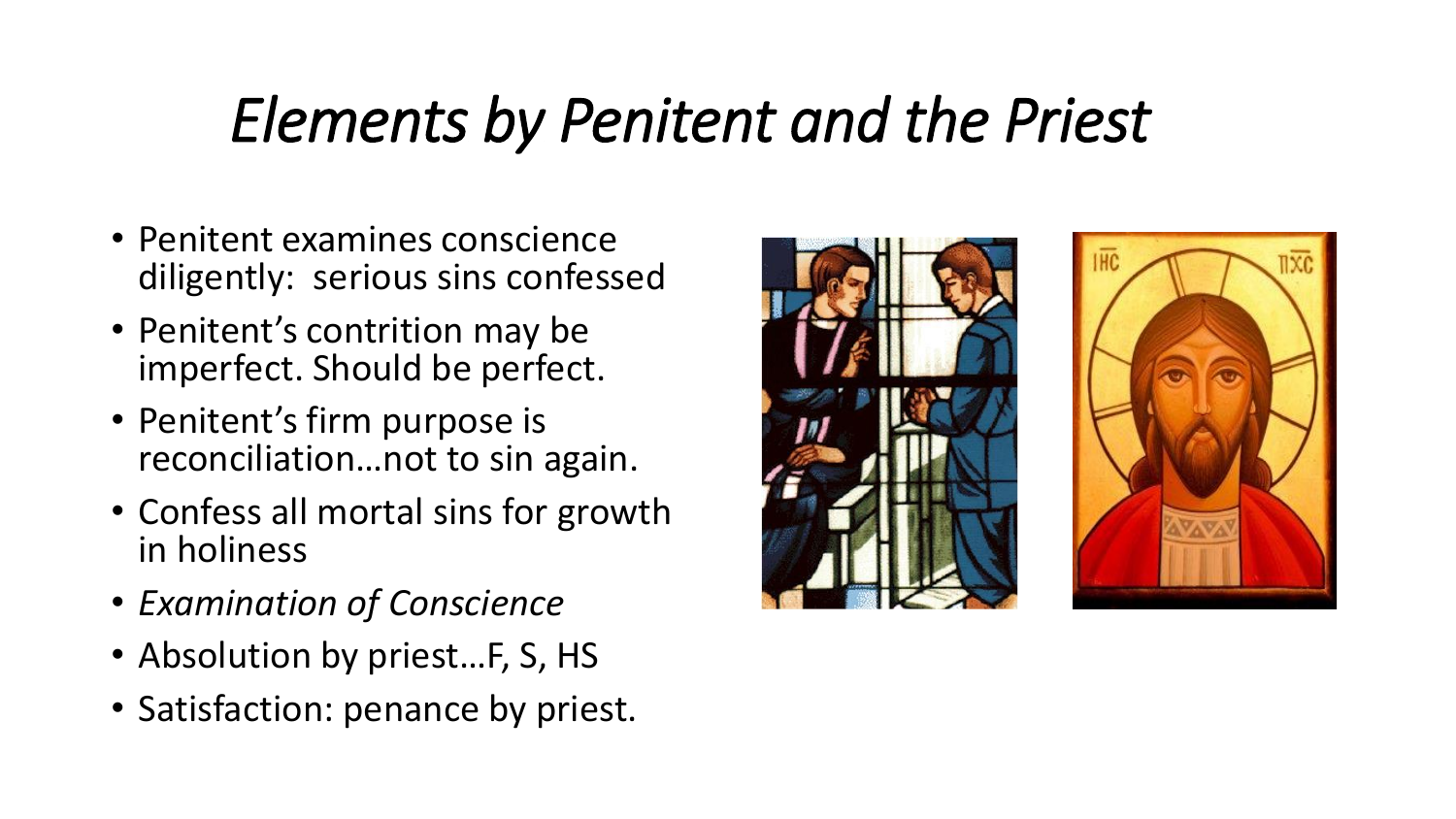# *Effects of the Sacrament of Reconciliation*

- Sins are forgiven & guilt is wiped away so soul returns to God's grace
- Penitent is reconciled to the Church for wounds & sinful acts
- Penitent grows in holiness with the sacrament of Confession.
- Penitent now stronger to avoid temptation and occasions of sin.



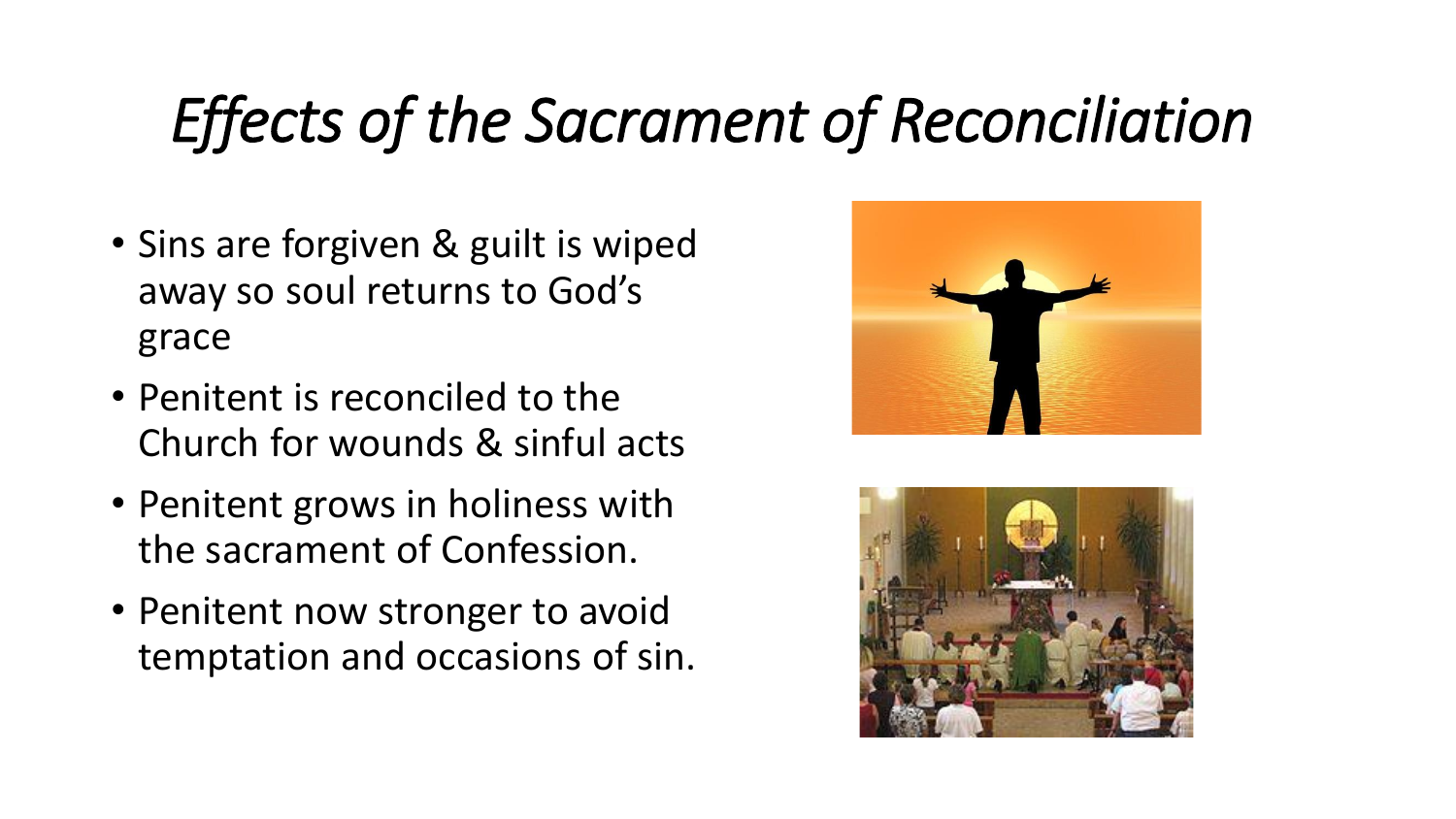#### *Penance an Ongoing Conversion*

- Prayer, fasting, almsgiving are ways for spiritual discipline
- Indulgences eliminate or shorten temporal punishment due to forgiveness of sins entrusted to Peter and his successors.
- Christ instituted the sacrament since He knew we could falter in our faith and needed forgiveness
- Know that He is with you. Always

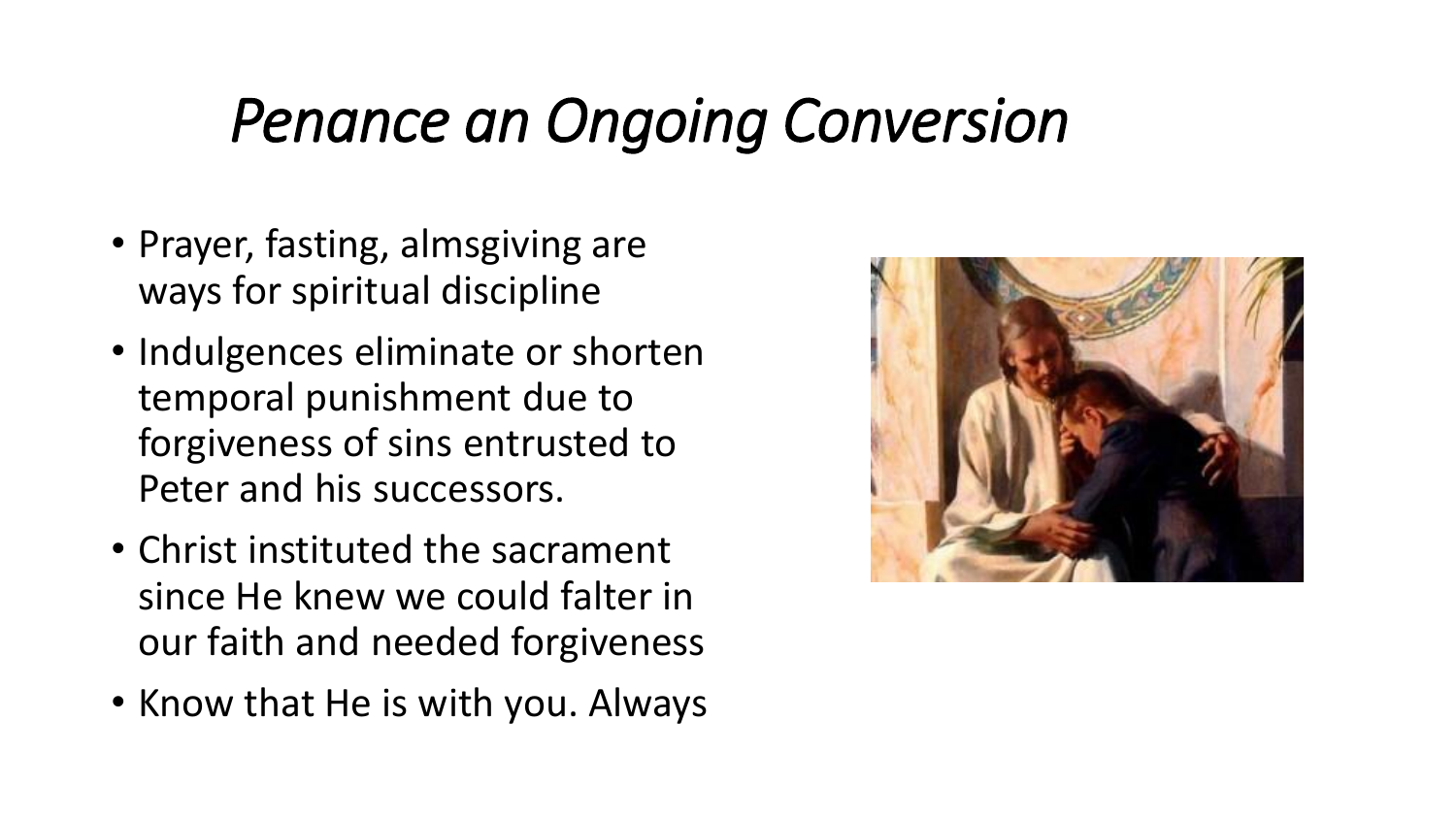## Closing Prayer: Act of Contrition

• O my God, I am heartily sorry for having offended thee & I detest all my sins because of thy just punishment, but most of all because they offend thee, my God who art all good and deserving of all my love. I firmly resolve with the help of thy grace, to sin no more and to avoid the near occasion of sin. Amen

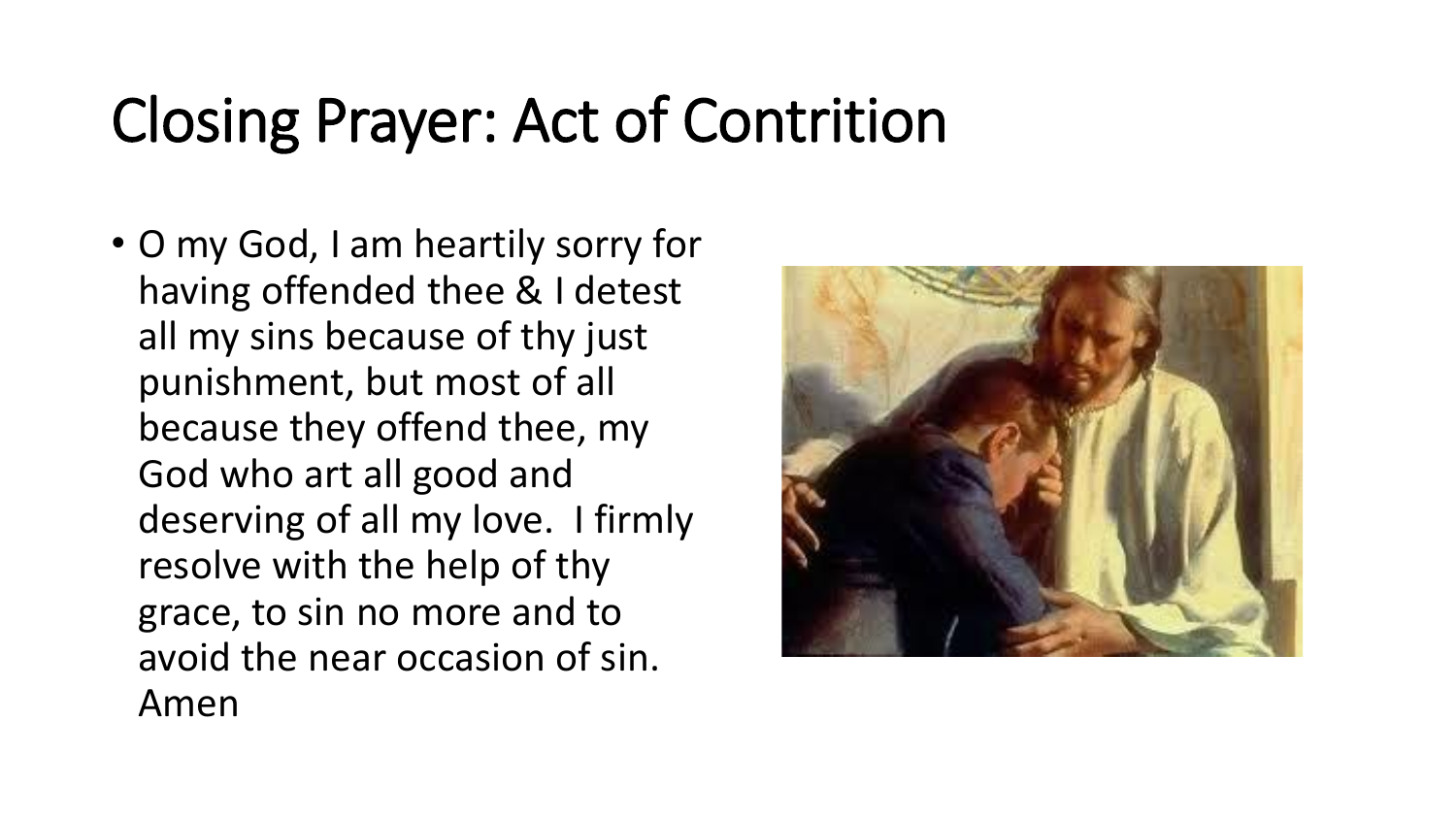#### Let's take a Break!

……..And have some refreshments.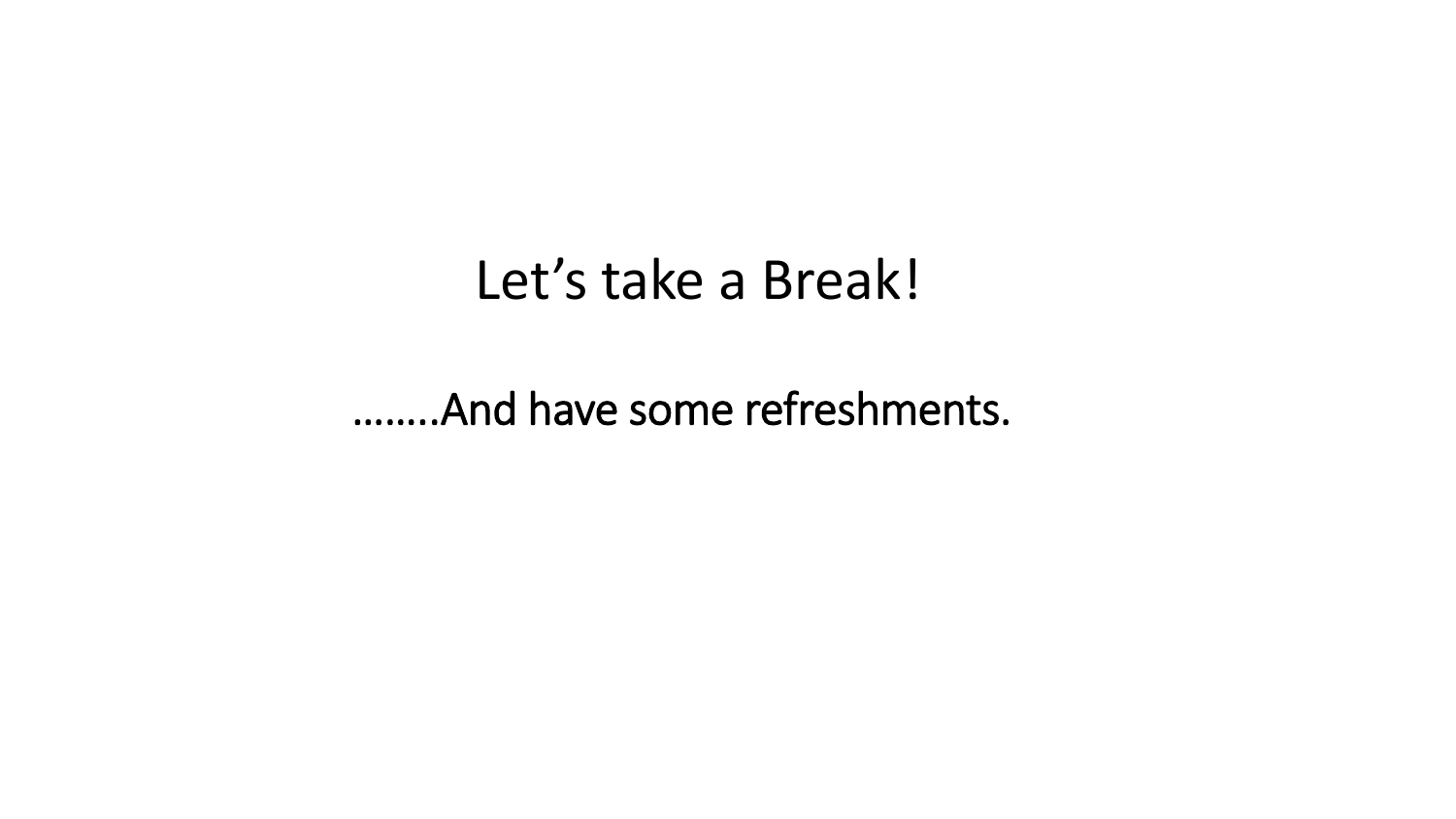# Anointing of the Sick: Sacrament of Healing

- Anointing of the sick strengthens those who are ill or dying.
- Sacrament calls Christians to accept suffering in faith.
- Essential to our own growth and understanding of the sanctity to the Body of Christ.
- Jesus suffered with his death on the cross & defeated death with His resurrection.

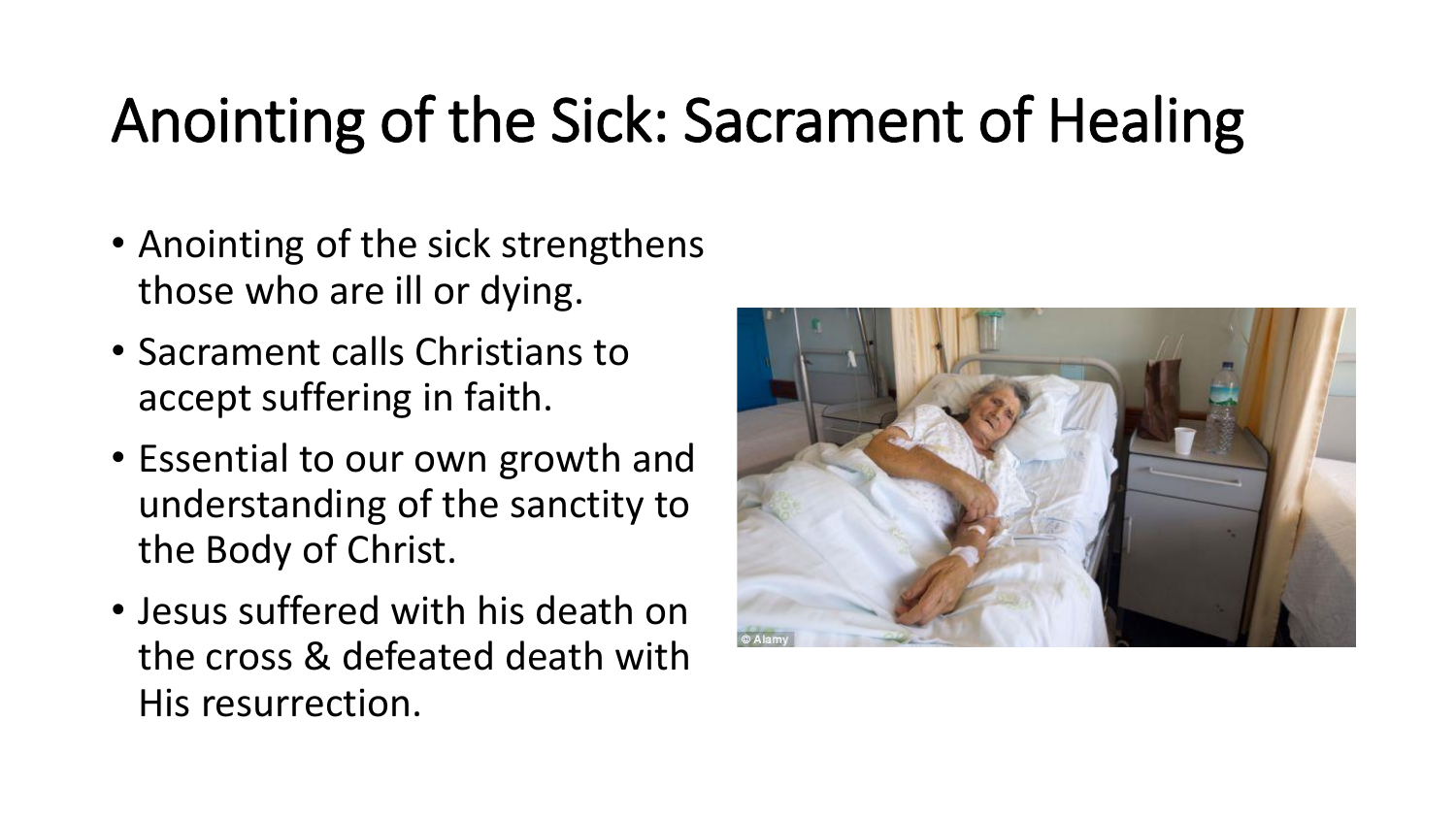# Anointing of the Sick: Scripture Reflections

- Divine care for wellness (1Ptr2:24)
- Suffering servant heals us by his wounds is prophesied (Is 52: 13-53)
- Father's mercy and infinite love are revealed in the divine healer, Jesus.
- Jesus came as the divine healer to heal sinners (Mk 2:17)
- Jesus heals the blind, deaf, sick, and afflicted (Lk 4: 16-21)
- Jesus sends his apostles to preach and heal the sick (Mk 6: 7-13)

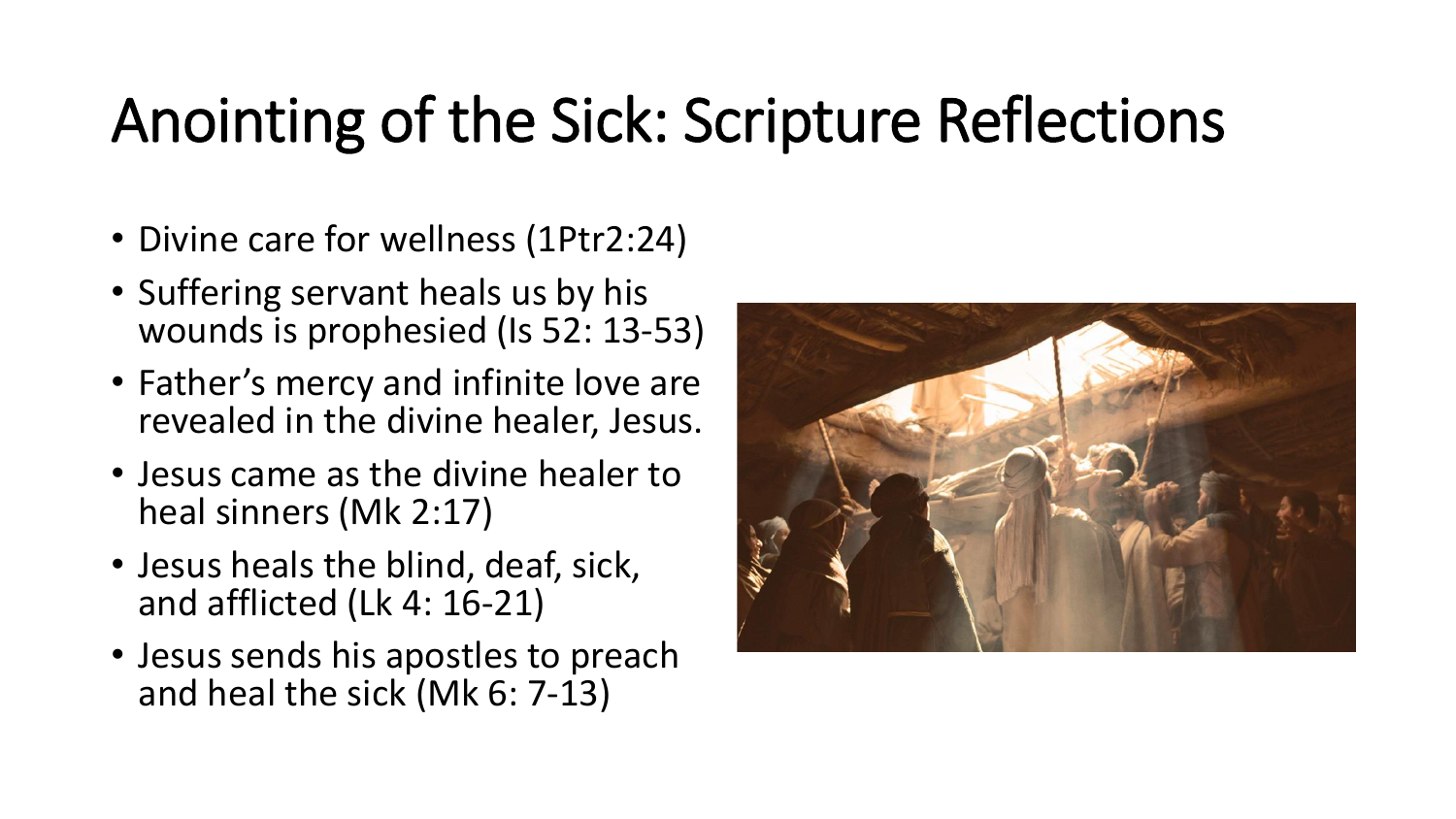# *More on Anointing of the Sick*

- Anointing of the Sick is a repeatable sacrament of healing (James 5:14-15)
- Led by the Holy Spirit, the early Church confers the sacrament for salvation & forgiveness of sins.
- Form is the prayer of the priest.
- Matter is the anointing by the priest with oil of the sick., usually on the forehead.

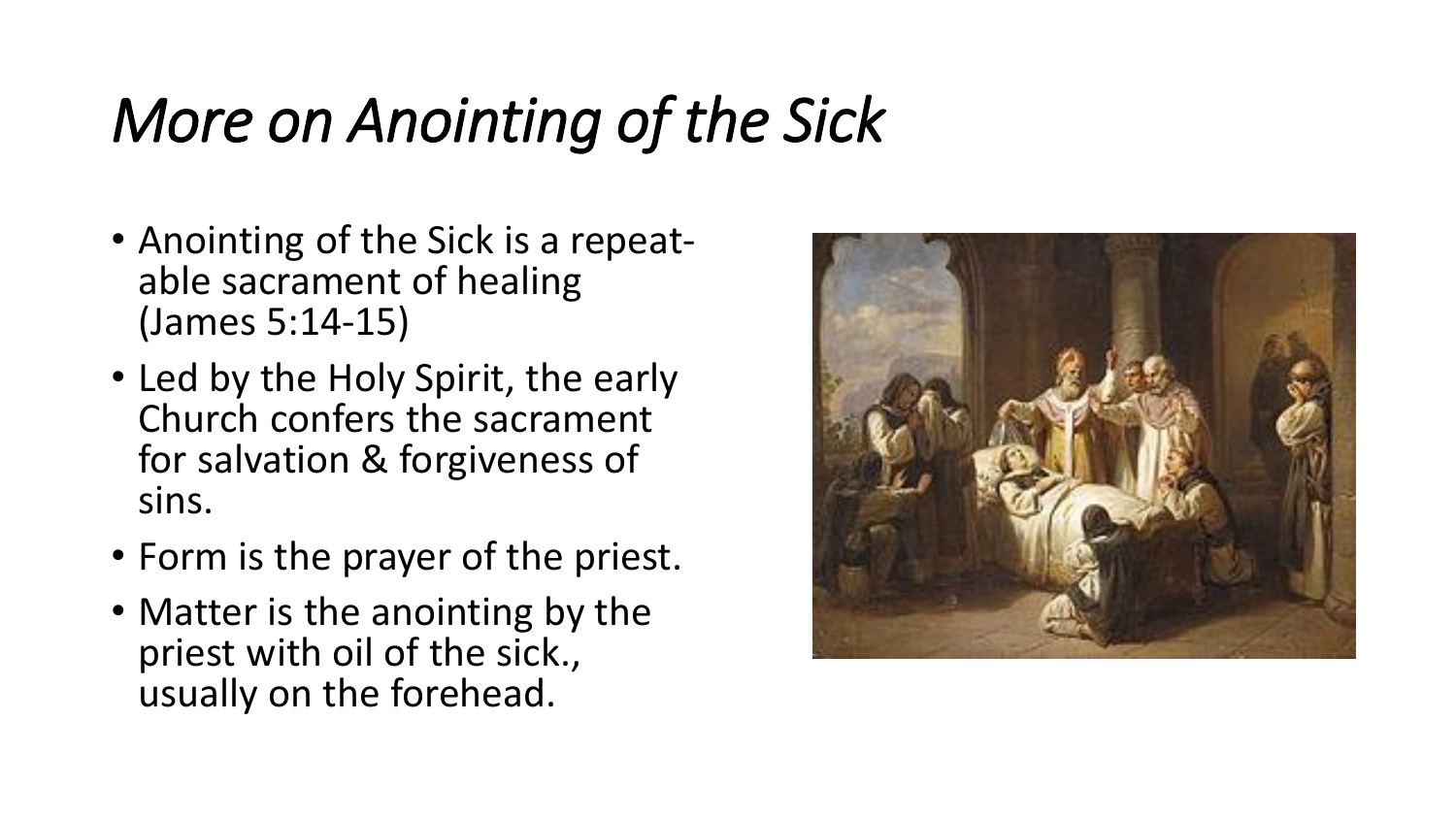# *Effects of Anointing of the Sick*

- Confers sanctifying grace for strength, courage, healing soul & healing the body.
- Consecrates the one receiving to be united with Jesus suffering.
- Given for serious illness as well as when one is expected to die.
- The sacrament can be given as many times as is necessary.

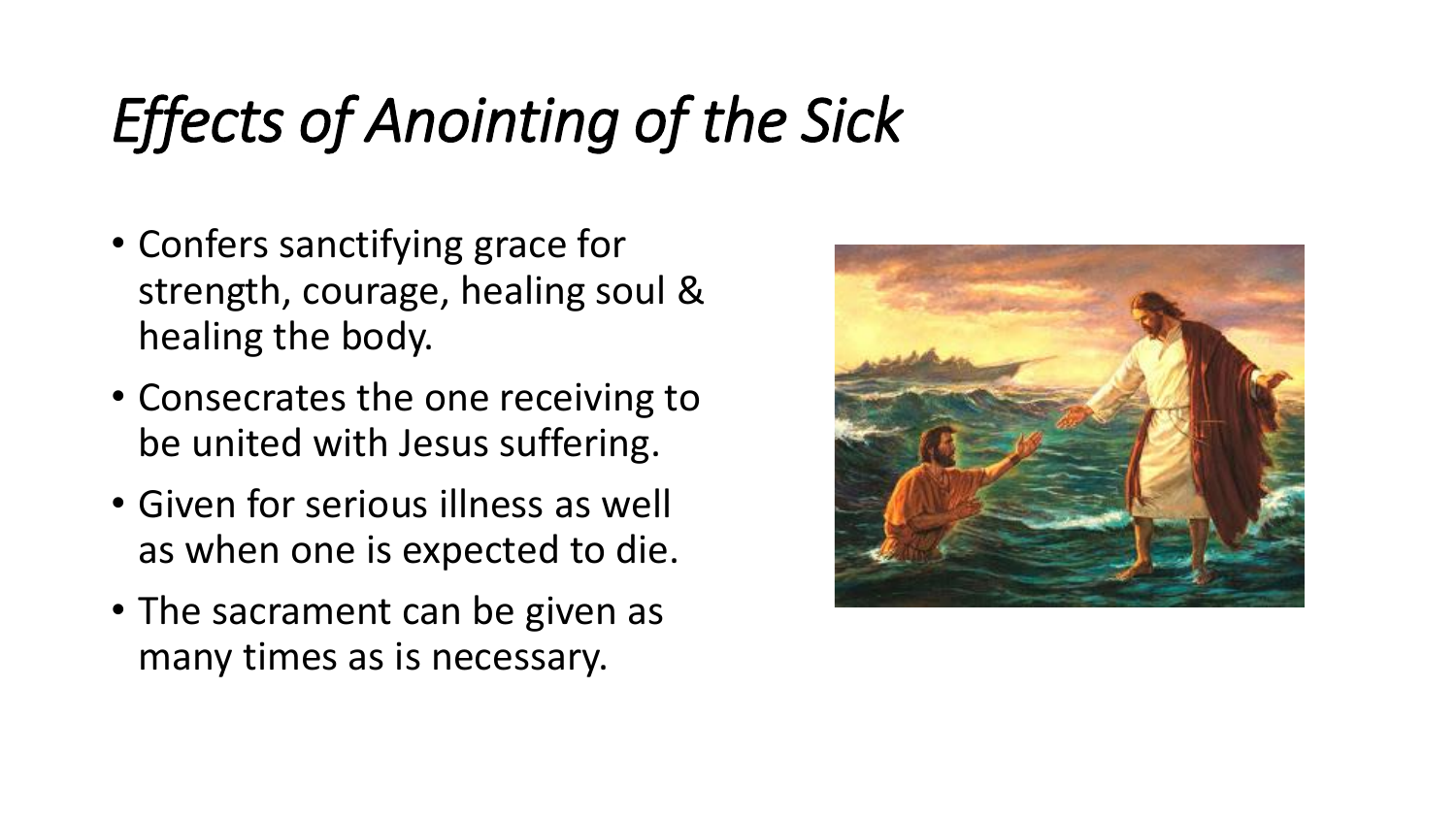#### *Heaven Bound….Final Journey*

- Church prepares the person for the final suffering of death and entry to Heaven (Psalm 33:18-22)
- Prayers for the dying and for family asking for God's mercy and peace.
- Viaticum…final reception of Eucharist as one prepares for Eternal Life.
- Apostolic Pardon: Grant full pardon and remission of sins for the dying person. Plenary indulgence.

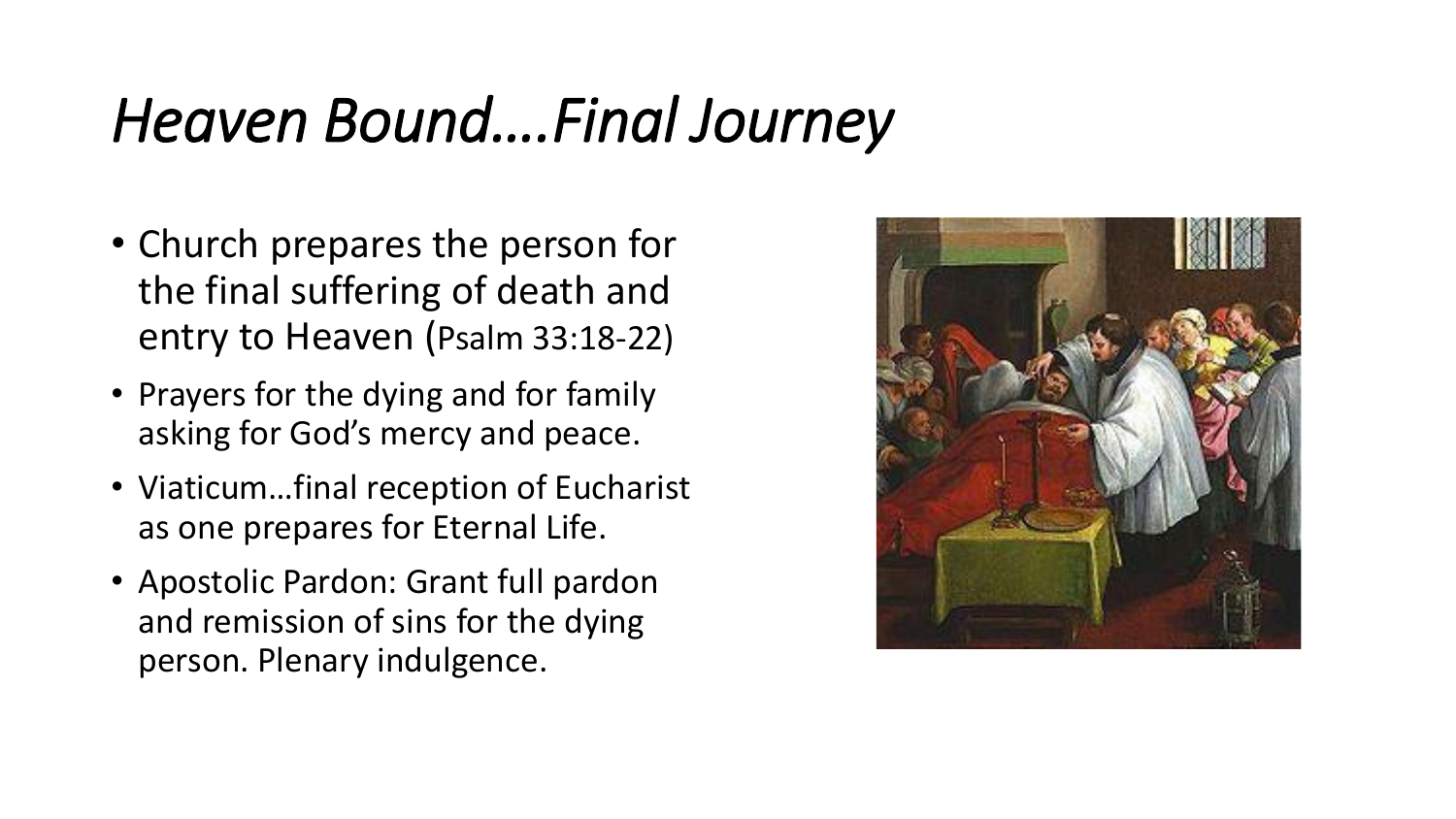# Redemptive Suffering

- Sin and sickness are both evils in life, but sin is the worse evil.
- Sin & sickness cause physical, emotional, & spiritual stress, & can lead to sorrow, bitterness, and loss of hope.
- Jesus did not come to banish suffering but to give us redemptive power.
- Through redemptive suffering, we are given dignity to share in Jesus suffering for the sake of the church.

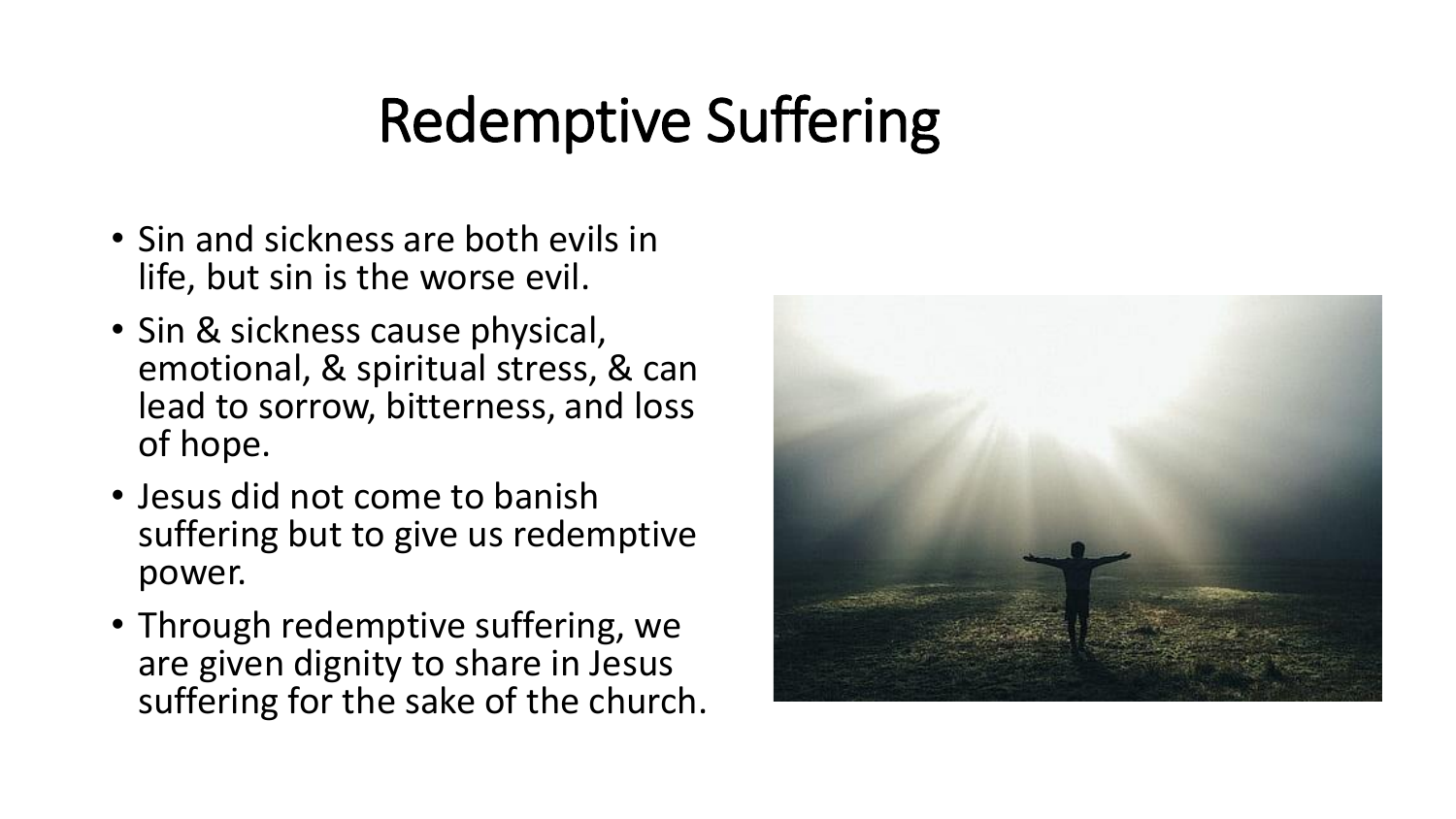### More on Redemptive Suffering

- Suffering is needed for purification (Wis 3: 1-7)
- Suffering is needed for holiness & is a primary tool of the Holy Spirit to bring us to Christ (1 Peter 4:1-2)
- Suffering provides benefits to the Body of Christ.
- When we perform corporal and spiritual works of mercy, we imitate Jesus the healer and are transformed in him by the Holy Spirit.



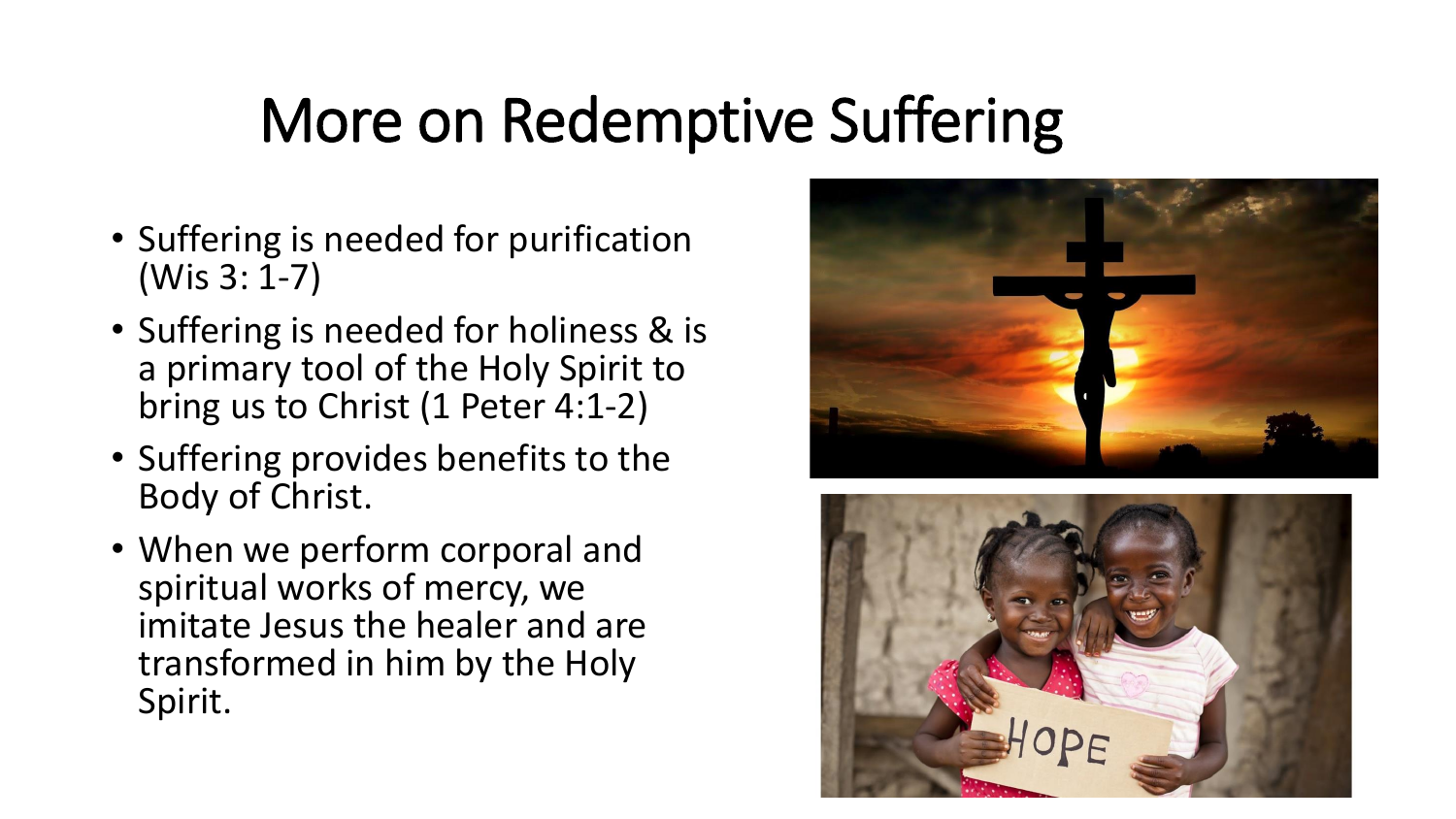# Closing Prayer

• Father, your Son accepted our suffering to teach us the virtue of patience in human illness. Hear the prayers we offer for our sick brothers and sisters. May all who suffer pain, illness, or disease realize that they are chosen to be saints, and know that they are joined to Christ in his suffering for the salvation of the world. Amen